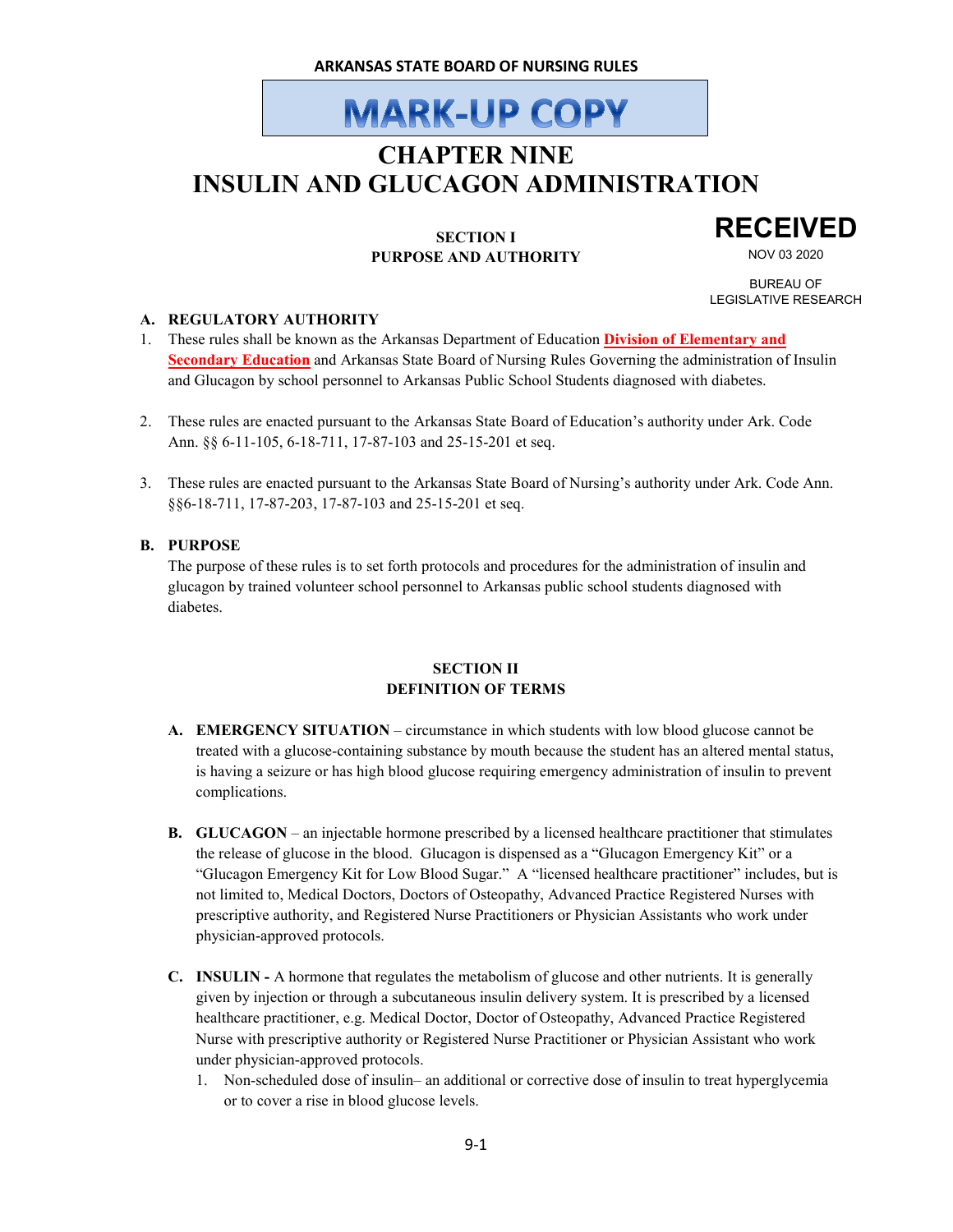#### **ARKANSAS STATE BOARD OF NURSING RULES**



- 2. Scheduled dose of insulin– a dose of insulin administered at regular times during the school day.
- **D. LICENSED SCHOOL NURSE EMPLOYED BY A SCHOOL DISTRICT** those nurses employed

by an Arkansas public school district or open-enrollment public charter school who hold the following licenses or certificate:

- 1 Registered Nurse (RN);
- 2 Advanced Practice Registered Nurse (APRN); or
- 3 Diabetes Nurse Educator.
- 4 This definition does not include License Practical Nurses (LPNs). LPNs may assist in the provision of training under these rules. However, training under these rules must be performed by Registered Nurses, Advance Practice Registered Nurses or Diabetes Nurse Educator.

#### **E. OTHER HEALTHCARE PROFESSIONAL** – includes the following:

- 1. Registered Nurse (RN);
- 2. Advanced Practice Registered Nurse (APRN);
- 3. Diabetes Nurse Educator;
- 4. Medical Doctor (MD);
- 5. Registered Nurse Practitioner;
- 6. Doctor of Osteopathy;
- 7. Physician Assistant;
- 8. Pharmacist; and
- 9. Certified Diabetes Educator.
- **F. DIABETES** A group of metabolic disorders characterized by hyperglycemia resulting from defects in insulin secretion, insulin action or both.
- **G. TRAINED VOLUNTEER SCHOOL PERSONNEL**  Licensed or classified personnel employed by an Arkansas public school district or open-enrollment public charter school who volunteer and successfully complete training for the administration of insulin and/or glucagon to students diagnosed with diabetes.

#### **SECTION III GENERAL REQUIREMENTS**

- A. Upon written request of a parent or guardian of a student with diabetes and written authorization by the treating physician of the student, a student, in the classroom, in a designated area at the school, on school grounds, or at a school-related activity may:
	- a. Perform blood glucose checks
	- b. Administer insulin through the insulin delivery system the student uses
	- c. Treat hypoglycemia and hyperglycemia
	- d. Possess on his or her person the necessary supplies and equipment to perform diabetes monitoring and treatment functions.
- B. A student shall have access to a private area to perform diabetes monitoring and treatment functions upon request of the parent or guardian of a student, as outlined in the student's health plan.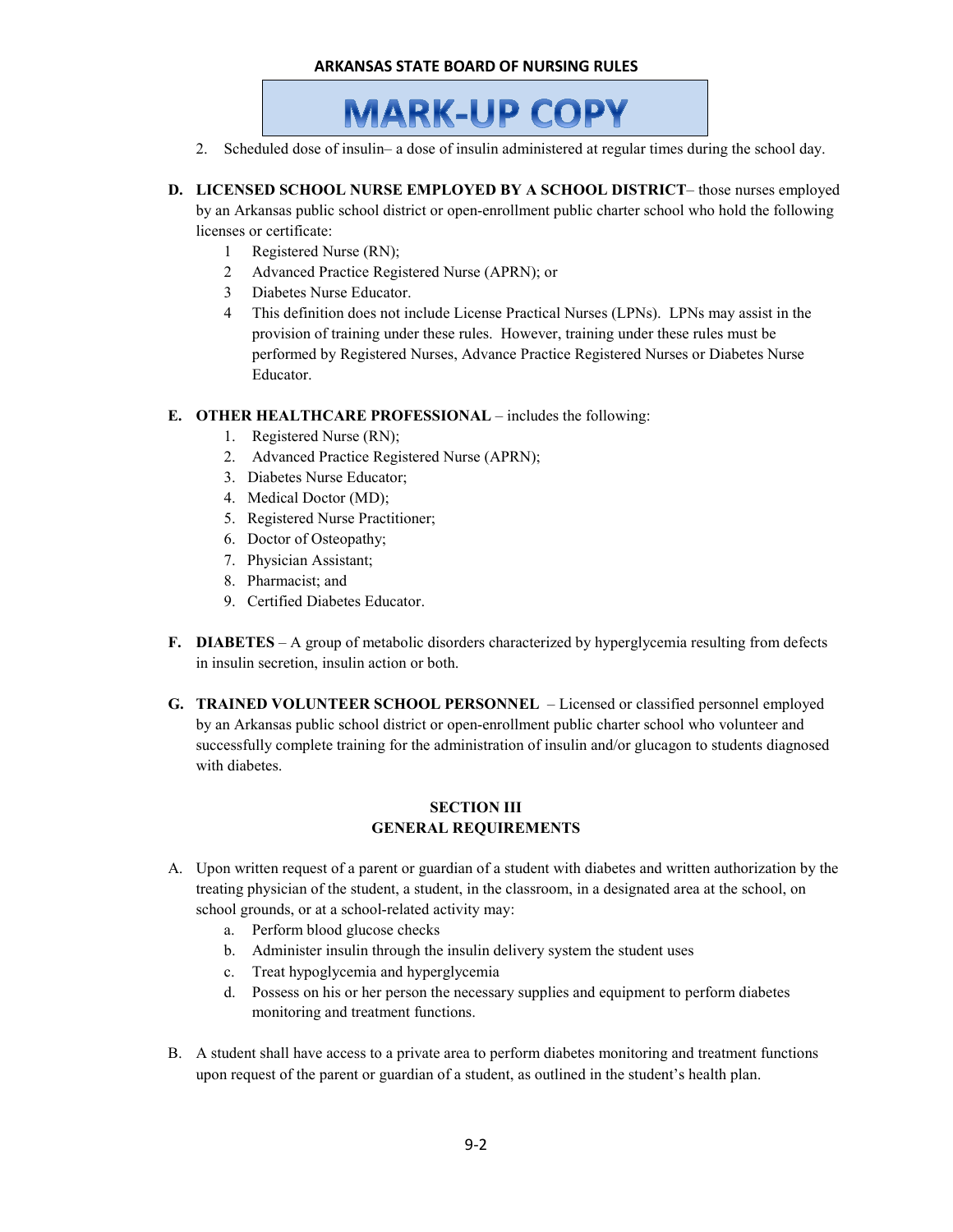#### **ARKANSAS STATE BOARD OF NURSING RULES**

**MARK-UP COPY** 

- C. A public school employee may volunteer to be trained to administer and may administer glucagon to a student with Type I diabetes in an emergency situation as permitted under ACA §17-87-103(11).
- D. A school district shall strive to achieve the following staffing ratios for students with diabetes at each public school, at least:
	- a. One (1) care provider (volunteer school personnel) for a public school with one (1) full-time licensed registered nurse: and
	- b. Three (3) care providers (volunteer school personnel) for a public school without one (1) fulltime licensed registered nurse.
- E. The school district may recruit and identify public school personnel to serve as care providers (volunteer school personnel) to administer insulin and/or glucagon when a licensed registered nurse is not available. A school district shall not require or pressure a parent or guardian of a student with diabetes to provide diabetes care at school or a school-related activity.
- F. Trained volunteer school personnel designated as care providers in a health plan that covers diabetes management and is based on the orders of a treating physician, and have been trained by a licensed registered nurse employed by a school district or other healthcare professional, may administer insulin and/or glucagon to students diagnosed with diabetes.
- G. The training listed in Sections III. E. and V. of these rules shall be conducted at least annually, regardless whether a volunteer has previously completed training. Nothing in these rules prohibits training from being conducted more often than annually.
- H. No trained volunteer school personnel designated as care providers pursuant to these rules may administer insulin and/or glucagon to a student diagnosed with diabetes unless the parent or guardian of the student first signs a written authorization allowing the administration of insulin and/or glucagon to the student. The trained volunteer school personnel designated as a care provider shall be incorporated into the health plan of a student.
- I. The trained volunteer shall be released from other duties during a scheduled dose of insulin for the time designated in the student's health plan.
- J. During glucagon or non-scheduled insulin administration, other qualified staff shall assume the regular duties of the trained volunteer. Once other qualified staff have relieved the trained volunteer from his/her regular duties, the trained volunteer shall remain released until a parent, guardian or medical personnel arrive.
- K. When a school nurse is available and on site during an emergency situation, the school nurse shall administer insulin or glucagon to the student, when necessary. Volunteer school personnel who are designated as care providers and trained to administer insulin and/or glucagon shall provide insulin and/or glucagon injections only in the absence or unavailability of a school nurse.
- L. The training outlined in these rules is intended to be provided to volunteer school personnel. No school personnel shall be required, pressured or otherwise subjected to duress in such a manner as to compel their participation in training. Prior to receiving training, volunteers must sign a written acknowledgement indicating their desire to volunteer.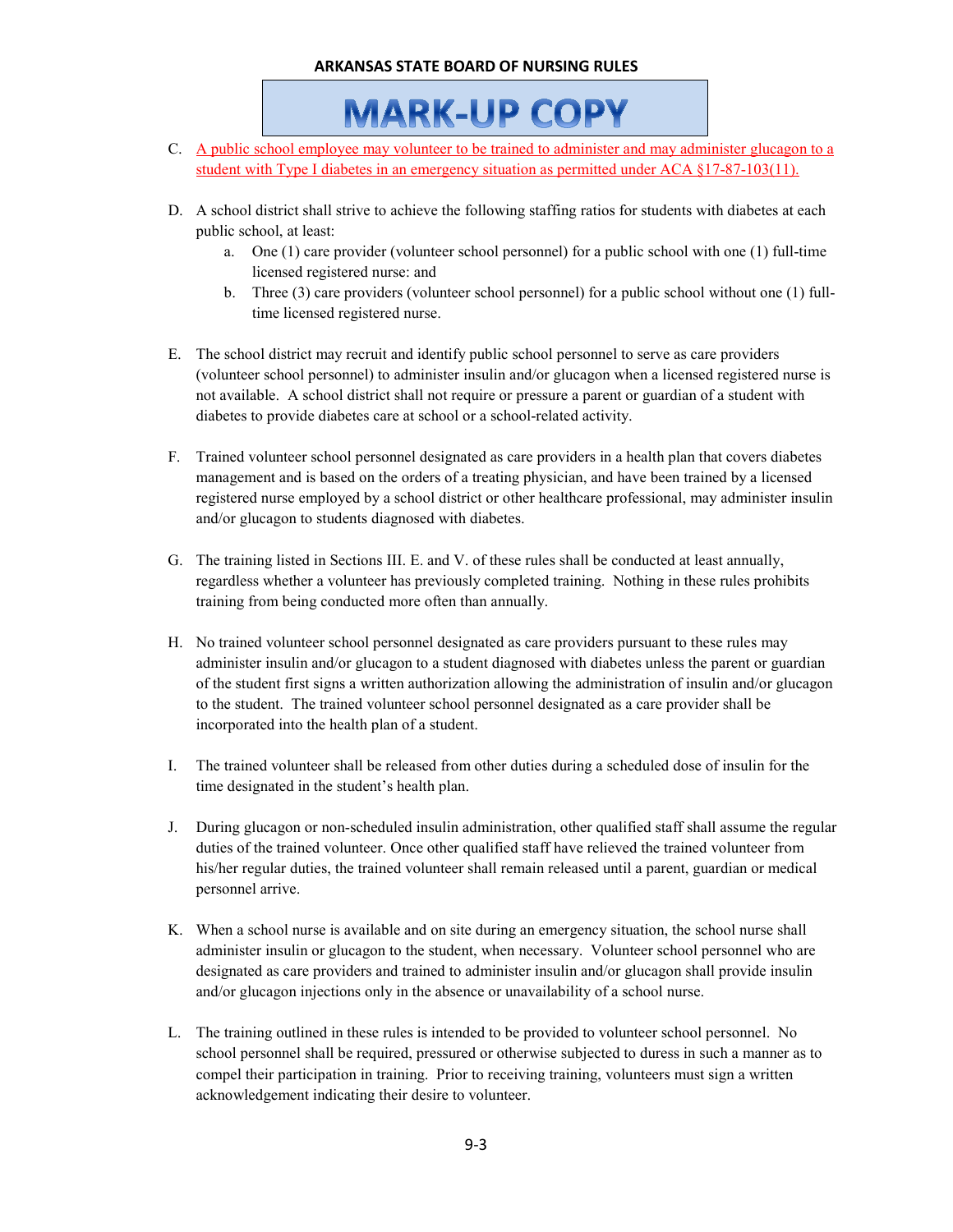**MARK-UP COPY** 

#### **SECTION IV PROTECTION FROM LIABILITY**

A school district, school district employee, or an agent of a school district, including a healthcare professional who trained volunteer school personnel designated as care providers and care providers, shall not be liable for any damages resulting from his or her actions or inactions under these rules or under Ark. Code Ann. § 17-87-103.

#### **SECTION V TRAINING OF VOLUNTEERS**

- A. Training under these rules shall include, at a minimum, the following components:
	- 1. Overview of diabetes;
	- 2. Blood glucose monitoring;
	- 3. What insulin and glucagon are and how insulin and glucagon work;
	- 4. When, how and by whom insulin and/or glucagon may be prescribed;
	- 5. The requirements of Arkansas law pertaining to the administration of insulin and/or glucagon injections to Arkansas public school students with a diagnosis of diabetes;
	- 6. How to calculate carbohydrate intake (insulin training only);
	- 7. How to calculate appropriate insulin dosage based on carbohydrate intake (insulin training only);
	- 8. When insulin and/or glucagon should be administered, how insulin and/or glucagon should be prepared, the dosage and side effects of insulin and/or glucagon, and follow-up care after insulin and/or glucagon is administered;
	- 9. How insulin and/or glucagon should be stored, including identifying the expiration date and need for replacement;
	- 10. The role of the school nurse in the administration of insulin and/or glucagon and the delegation of the administration of insulin and/or glucagon; and
	- 11. The signs of hyperglycemia and hypoglycemia in students diagnosed with diabetes, including techniques and practices used to prevent the need for emergency insulin and glucagon.
- B. Visual and audio aids may be used during the training required under these rules, but at least one individual listed in Sections II. D and II. E of these rules must be physically present to provide the training.
- C. Before a volunteer may be deemed to have successfully completed the training required under these rules, a person listed in Sections II. D and II. E must sign a certification indicating that the volunteer has successfully completed all aspects of training and that the volunteer has successfully demonstrated proficiency of procedures involving the administration of insulin and/or glucagon. No person listed in Sections II. D and II. E shall sign such a certification unless such person, in his or her professional judgment believes that a volunteer has successfully completed all aspects of training and that the volunteer has successfully demonstrated mastery of procedures involving the administration of insulin and/or glucagon.
- D. The Arkansas State Board of Nursing and the Arkansas Department of Education **Division of Elementary and Secondary Education**, in collaboration with the Arkansas School Nurses Association and diabetic education experts, shall identify and approve education programs that meet